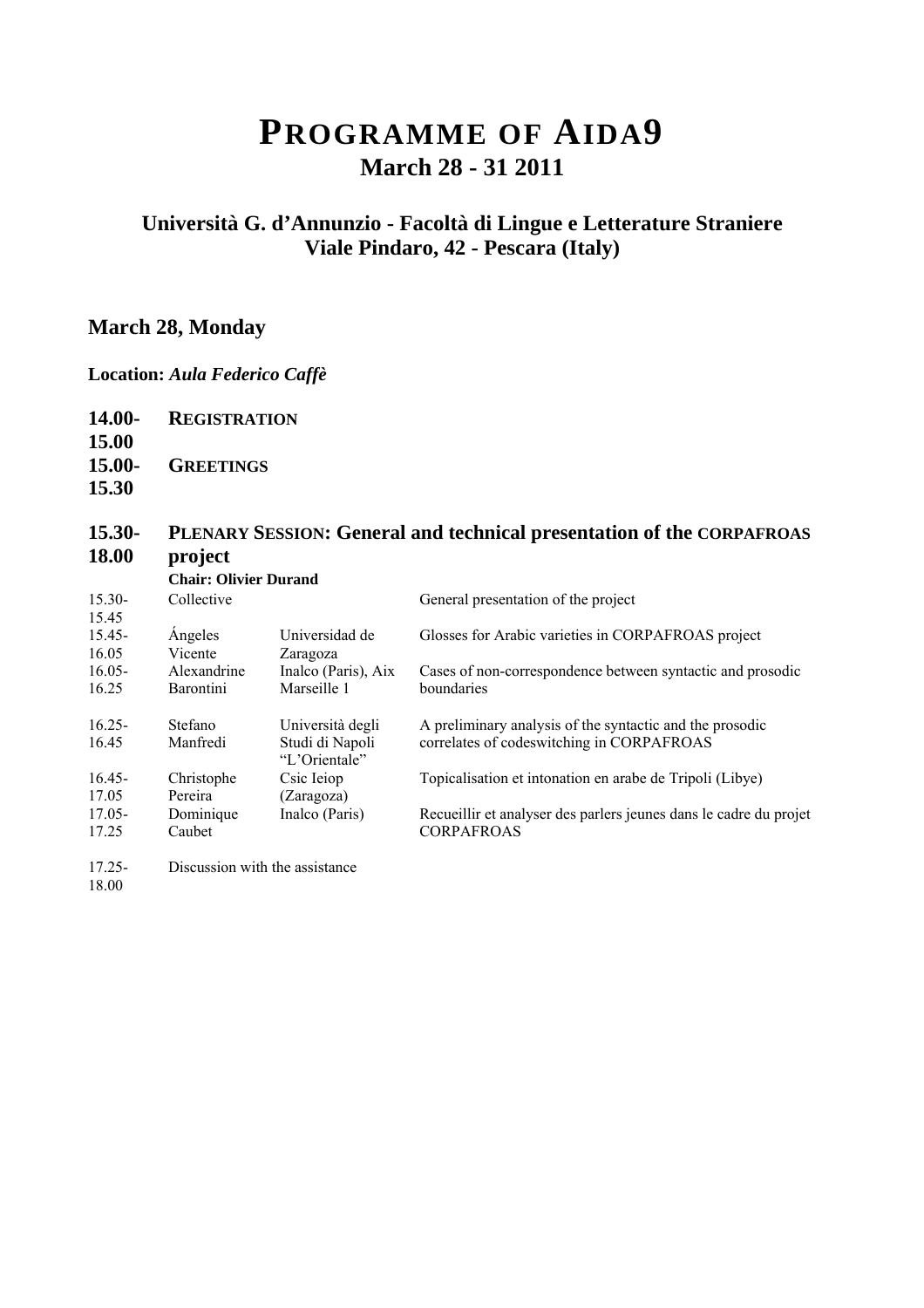# **March 29, Tuesday**

### **SESSION I***a* **9.00-12.45 Location :** *Room 16A*

| <b>Chair: Catherine Miller</b> |                       | <b>NEW MEDIA</b>            |                                                                                                                                                               |
|--------------------------------|-----------------------|-----------------------------|---------------------------------------------------------------------------------------------------------------------------------------------------------------|
| $9.00 - 9.30$                  | Zakia Iraqui Sinaceur | Université Mohammed V-Rabat | L'essor de l'arabe dialectal au Maroc                                                                                                                         |
| $9.30 - 10.00$                 | Cristina Solimando    | Università di Roma Tre      | Phénomènes d'interference dialectale dans les<br>blogs arabes                                                                                                 |
| $10.00 - 10.30$                | Mimouna Zitouni       | University of Oran          | Language Choise and Linguistic Innovation in<br>SMS communication among young users in<br>Algeria: Mobile Technology redifies Norms of<br>Written Interaction |

#### **Coffee Break 10.30-10.45**

| <b>Chair: Samia Naïm</b> |                     | <b>SYNCHRONIC ANALYSIS</b> |                                                                           |
|--------------------------|---------------------|----------------------------|---------------------------------------------------------------------------|
| 10.45-11.15              | Judith Rosenhouse   | Haifa                      | Tacit (implicit) language acquisition<br>and Arabic dialects              |
| 11.15-11.45              | Giuliano Lancioni   | Università di Roma Tre     | VS/SV order in Spoken Arabic: a<br>Categorial Grammar Account             |
| 11 45-12 15              | Letizia Cerqueglini | Université de Pise         | Moroccan and Tunisian colours<br>system: typological essays<br>on Maghreb |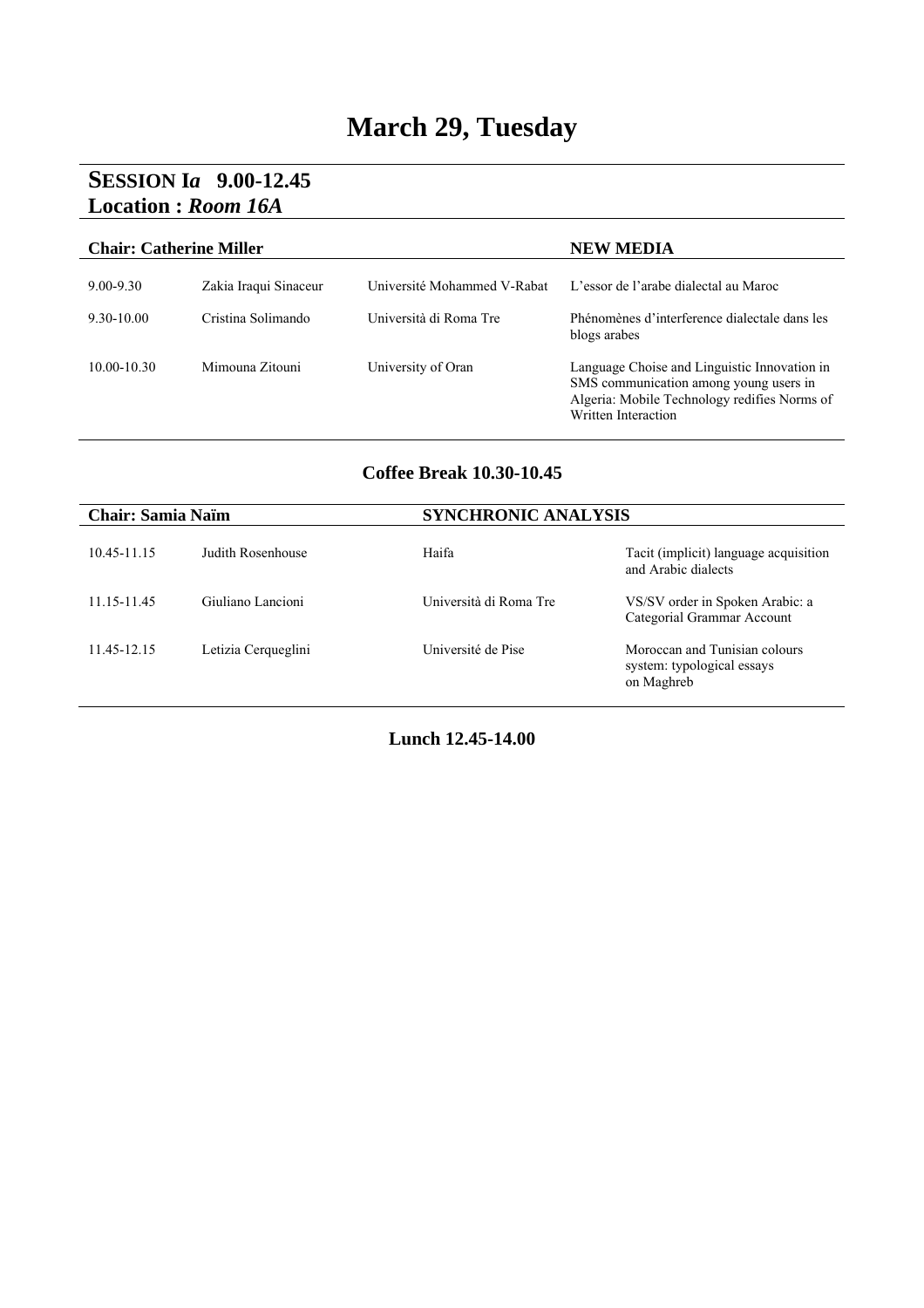# **March 29, Tuesday**

### **SESSION I***b* **9.00-12.45 Location:** *Room 16B*

| <b>Chair: Soha Abboud-Haggar</b> |                   |                                       | <b>SYRIA</b>                                                                                                                       |
|----------------------------------|-------------------|---------------------------------------|------------------------------------------------------------------------------------------------------------------------------------|
| $9.00 - 9.30$                    | Jérôme Lentin     | Inalco (Paris)                        | La construction <i>ma kān yaCCvC</i> en arabe proche<br>oriental et quelques emplois analogues de kān<br>dans les dialectes arabes |
| $9,30-10,00$                     | Daniela Firanescu | Dalhousie University (Halifax)        | Khalli 'alēna! The modal khalla in spoken<br>Arabic from Syria                                                                     |
| $10.00 - 10.30$                  | Aryeh Levin       | The Hebrew University of<br>Jerusalem | Morphological Conditionings of the Medial<br>Imala in Some Modern geltu Dialects and in<br>Aleppo                                  |

### **Coffee Break 10.30-10.45**

|             | Chair: Zakia Iraqui Sinaceur     |                                                                      | <b>MOROCCO</b>                                                                                             |
|-------------|----------------------------------|----------------------------------------------------------------------|------------------------------------------------------------------------------------------------------------|
| 10.45-11.15 | Karima Ziamari,<br>Driss Meskine | Inalco (Paris), Fdsm (Fès) -<br>Ecole Normale Supérieure<br>(Meknès) | Lorsque le Maroc nomme ses femmes : cas de<br>Meknès                                                       |
| 11.15-11.45 | Mohammed Bouhrara                | Groupe de recherche<br>linguistique de Fès                           | Les traits linguistiques qui caractérisent le<br>parler de Taza (Est du Maroc)                             |
| 11.45-12.15 | Mostapha Bouijii                 | Groupe de recherche sur les<br>dialectes arabes (Meknès)             | Le parler des Ksours à Errachidia                                                                          |
| 12.15-12.45 | Pablo Sanchez                    | Universidad de Zaragoza                                              | Quelques particularités de l'arabe de<br>Marrakech: ville d'origine bédouine et<br>urbanisation hétérogène |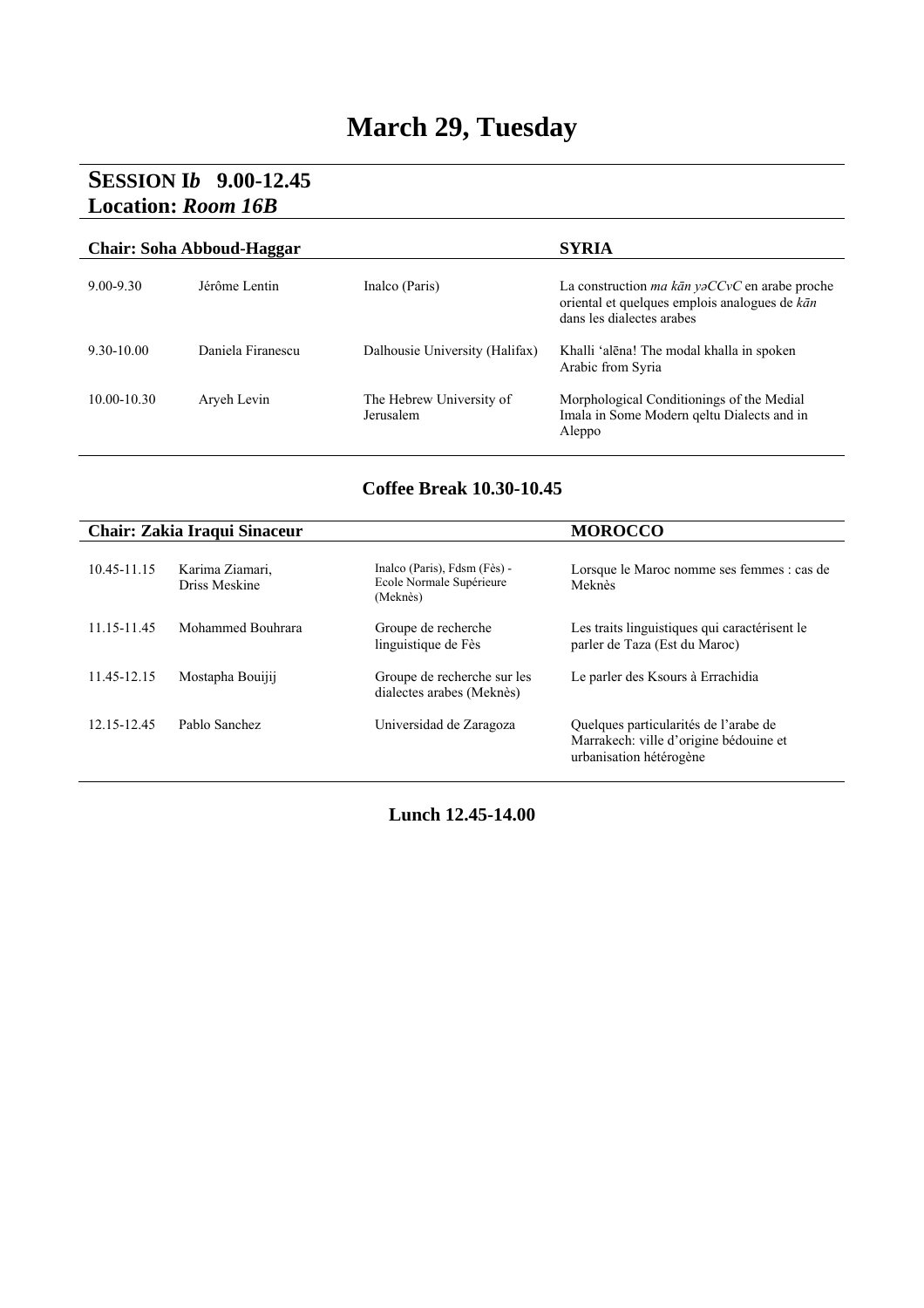### **SESSION II***a* **14.00-17.15 Location :** *Room 16A*

|                   | <b>Chair: Judith Rosenhouse</b> |                                        | <b>PHONETICS</b>                                                                                                                                         |  |  |
|-------------------|---------------------------------|----------------------------------------|----------------------------------------------------------------------------------------------------------------------------------------------------------|--|--|
| $14.00-$<br>14.30 | Fathi Salam,<br>Mohamed Embarki | Université de Franche Comté (Besançon) | Les voyelles de l'arabe libyen de<br>Tripoli: Approche sociophonétique du<br>gender                                                                      |  |  |
| $14.30-$<br>15.00 | Farouk Bouhadiba                | University of Oran Es-Sénia            | The Schwa Insertion in Oran Spoken<br>Arabic: a case in point                                                                                            |  |  |
| $15.00-$<br>15.30 | Ali Hajji                       | Université de Franche-Comté            | Etude dialectologique des phonèmes<br>/qaf/ et /ğim/ dans les parlers urbain et<br>bédouin au Koweït : le cas du réseau<br>social de la <i>diwanivya</i> |  |  |

#### **Coffee Break 15.30-15.45**

| <b>Chair: Rudolf de Jong</b> |                  | DIACHRONY AND GRAMMATICALIZATION |                                                                      |  |
|------------------------------|------------------|----------------------------------|----------------------------------------------------------------------|--|
| $15.45 -$                    | Catherine Taine- | Lacito (Paris)                   | Du verbe à la conjonction. Quelques cas de grammaticalisation de kân |  |
| 16.15.                       | Cheikh           |                                  | dans les dialectes arabes                                            |  |
| $16.15 -$<br>16.45           | Jonathan Owens   | Beyreuth University              | Chapter 504: What are kashkasha and kaskasa, really?                 |  |
| $16.45 -$                    | Olivier Durand   | Università La Sapienza           | Une isoglosse, ça trompe Réflexions de sociophonologie               |  |
| 17.15                        |                  | (Rome)                           | diachronique en arabe                                                |  |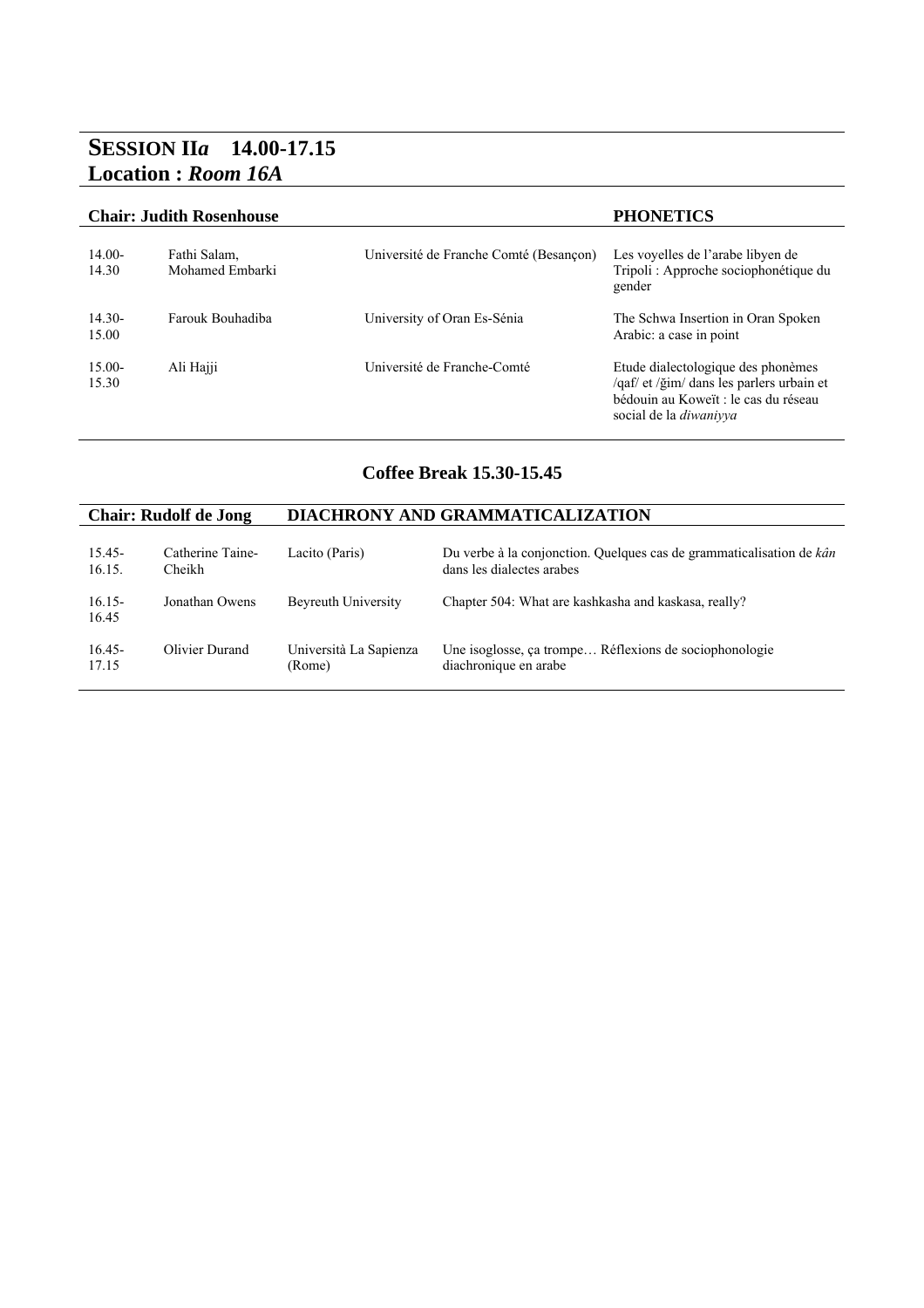## **SESSION II***b* **14.00-17.15 Location:** *Room 16B*

| <b>Chair: Mina Afkir</b> |            |                       | <b>MOROCCO</b>                                                       |  |
|--------------------------|------------|-----------------------|----------------------------------------------------------------------|--|
| $14.00-$                 | Adam El    | Inalco (Paris)        | The Moroccan Community in the United States : Language Transmission  |  |
| 14.30                    | Habib      |                       | and "Code-switching".                                                |  |
| $14.30-$                 | Laura Mori | Libera Università     | Sociolinguistic awareness and language attitudes within the Moroccan |  |
| 15.00                    |            | Luspio (Rome)         | migrant community in Italy                                           |  |
| $15.00 -$                | Atiga      | University of Toronto | Patterns of variation in the adoption of gender agreement by three   |  |
| 15.30                    | Hachimi    |                       | ethnolinguistic migrant groups in Casablanca                         |  |

#### **Coffee Break 15.30-15.45**

| <b>Chair: Guram Chikovani</b> |                           |                               |                                                |  |
|-------------------------------|---------------------------|-------------------------------|------------------------------------------------|--|
| 15.45-                        | Martin Zammit,            | University of Malta,          | Linguistic Notes about the Dialect of Mellieha |  |
| 16.15.                        | Bruno Herin               | Université Libre de Bruxelles | (Malta)                                        |  |
| $16.15-$                      | Ahmed-Saleh Ould Mohammed | Universidad Complutense de    | Lexique maritime en hassanivya: l'apport des   |  |
| 16.45                         | <b>Baba</b>               | Madrid                        | Imragen                                        |  |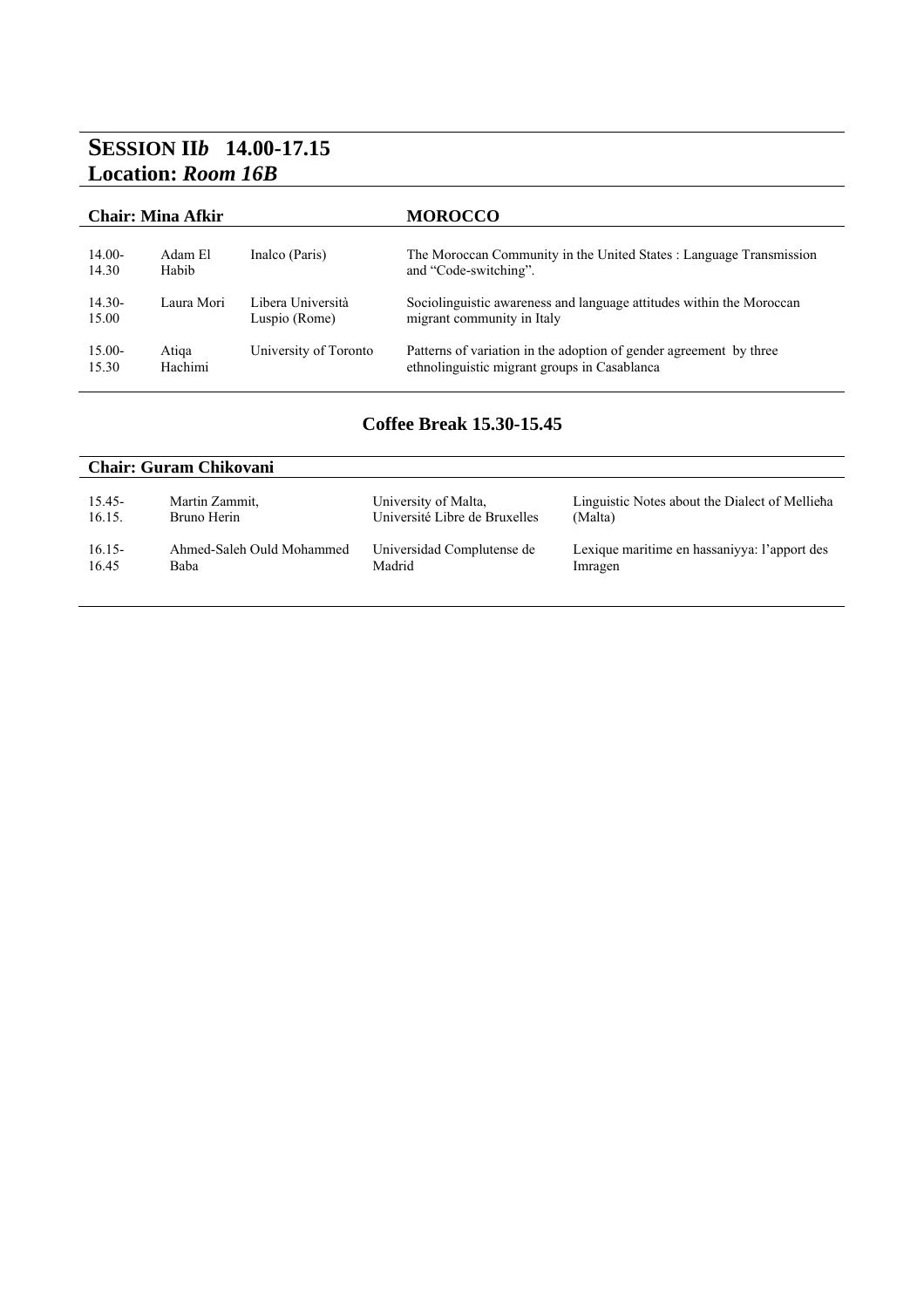## **March 30, Wednesday**

### **SESSION III***a* **9.00-12.45 Location :** *Room 16A*

| <b>Chair: Aziza Boucherit</b> |                                      |                                     | <b>ARABIC AND BERBER</b>                                                                                                                  |
|-------------------------------|--------------------------------------|-------------------------------------|-------------------------------------------------------------------------------------------------------------------------------------------|
| $9.00 - 9.30$                 | Lotfi Abdelkader<br><b>Benhattab</b> | University of Oran                  | The treatment of Algerian Arabic Bare Forms<br>in the speech of Berber Speakers in Oran: The<br>case of Kabyle and Mzabi speakers in Oran |
| $9.30 - 10.00$                | Georg Böhm                           | University of Vienna                | Arabophone communities in the Middle Atlas<br>Mountains                                                                                   |
| $10.00 - 10.30$               | Mina Afkir                           | Hassan II University,<br>Casablanca | Moroccan Arabic and Berber in a changing<br>society: Conflict or harmony?                                                                 |

### **Coffee Break 10.30-10.45**

|             | <b>Chair: Catherine Taine-Cheikh</b> | PERIPHERAL DIALECTS        |                                                                                                                                                 |
|-------------|--------------------------------------|----------------------------|-------------------------------------------------------------------------------------------------------------------------------------------------|
| 10.45-11.15 | George Grigore                       | Université de Bucarest     | Sur le système aspecto-temporel de l'arabe parlé à<br>Siirt (Turquie)                                                                           |
| 11.15-11.45 | Stephan Procházka                    | University of Vienna       | Lexical features of the Arabic dialects of<br>Harran/Urfa (S-Turkey) in comparison with<br>Bedouin dialects spoken in Syria, Iraq and<br>Arabia |
| 11 45-12 15 | Otto Jastrow                         | <b>Tallinn University</b>  | Dialect Differences in Uzbekistan Arabic and their<br>Implications for the History of Arabic                                                    |
| 12.15-12.45 | Guram Chikovani                      | Free University of Tbilisi | Bukhara and Oashqa-darya dialects                                                                                                               |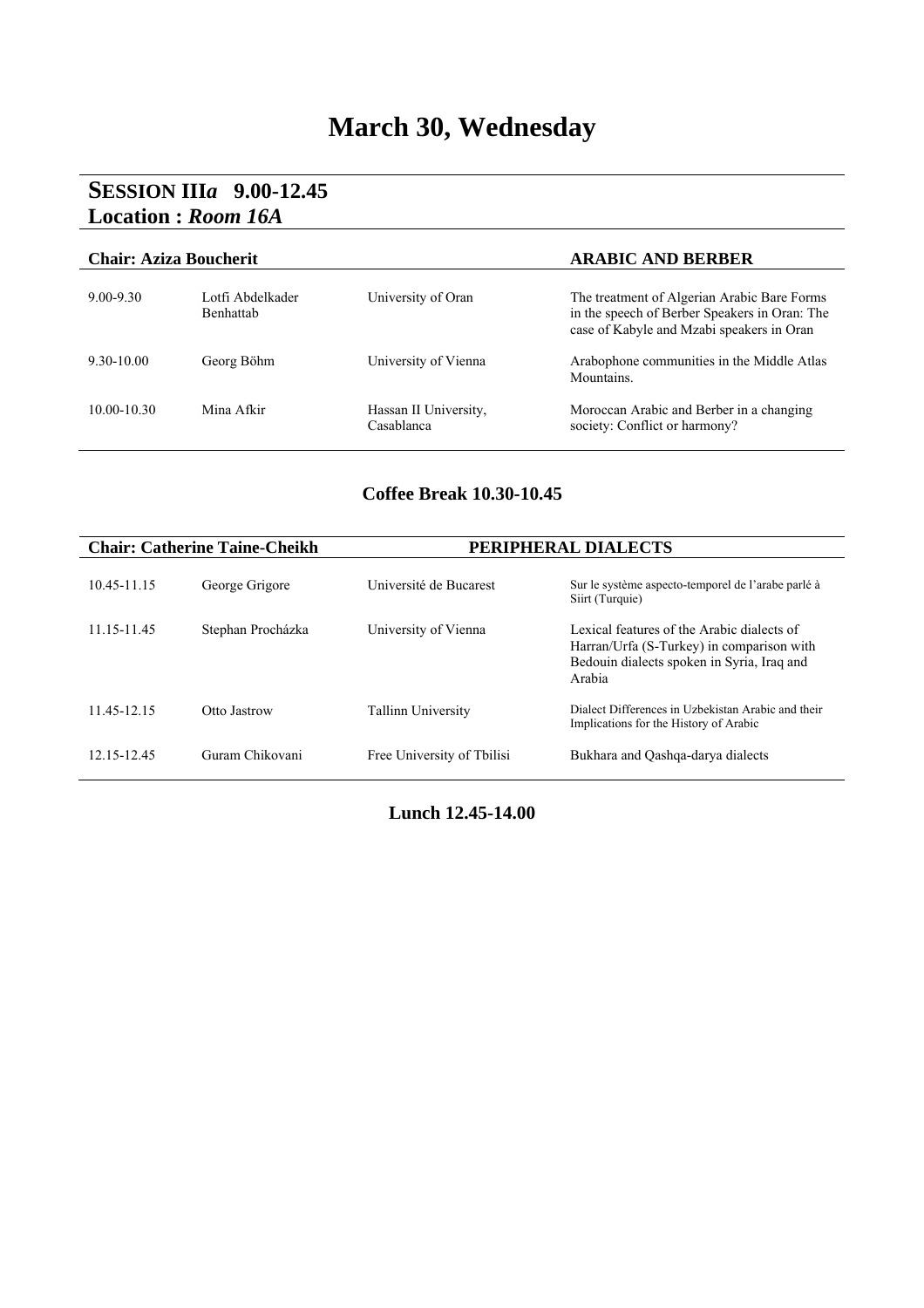## **March 30, Wednesday**

### **SESSION III***b* **9.00-12.45 Location:** *Room 16B*

| <b>Chair: George Grigore</b> |                         | TUNISIA                               |                                                                              |
|------------------------------|-------------------------|---------------------------------------|------------------------------------------------------------------------------|
| $9.00 - 9.30$                | Veronika Ritt-Benmimoun | University of Vienna                  | A grammatical sketch of the Bedouin<br>dialect spoken in Kasserine (Tunisia) |
| $9.30 - 10.00$               | Massimo Bevacqua        | Università di Pesaro-Urbino           | Les mots des Jasmins                                                         |
| $10.00 - 10.30$              | Giuliano Mion           | Università G. D'Annunzio<br>(Pescara) | $T\bar{\imath}$ en arabe tunisien                                            |

#### **Coffee Break 10.30-10.45**

| <b>Chair: Manfred Woidich</b> |                |                                                        | <b>EGYPT</b>                                                                                 |
|-------------------------------|----------------|--------------------------------------------------------|----------------------------------------------------------------------------------------------|
| 10.45-11.15                   | Youssef Islam  | University of Tromsø                                   | Emphasis Spread in Cairene Arabic: a<br>Reassessment                                         |
| 11.15-11.45                   | Elena Canna    | Università per Stranieri di<br>Siena                   | Saving Pride, Reputation, Honor and<br>Respect - How to Say 'No' in Egypt                    |
| 11.45-12.15                   | Yafit Marom    | The University of Haifa and<br>Oranim Academic College | The Magic Cow, the Ghoula and the Old<br>man: A Tale from al-Ahaywat Bedouin<br>Tribe, Sinai |
| 12.15-12.45                   | Rudolf De Jong | University Leiden/Amsterdam                            | Provisional: Sinai as a branch of NWA<br>Arabic                                              |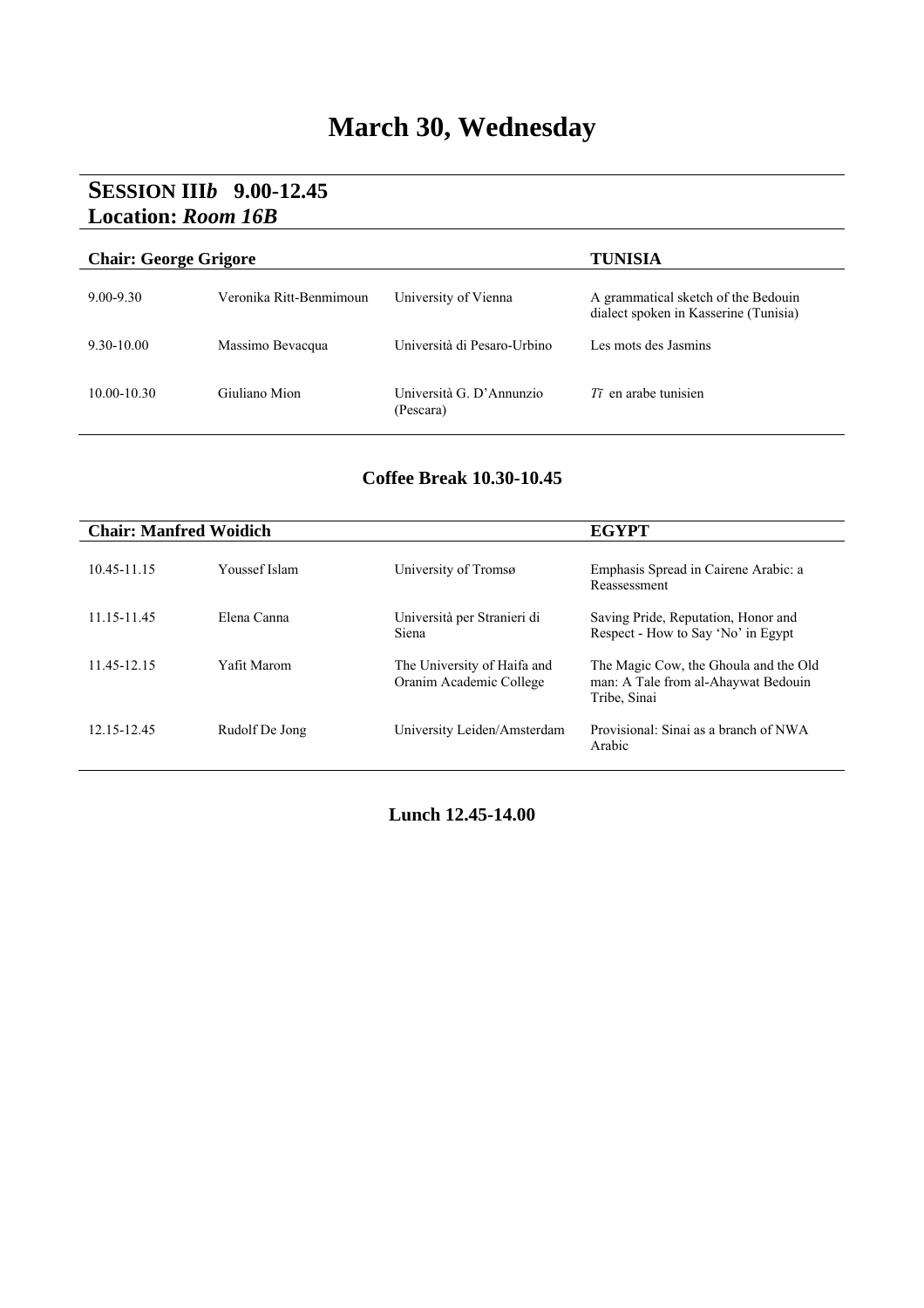### **SESSION IV***a* **14.00-17.45 Location :** *Room 16A*

#### **Chair: Sumikazu Yoda**

| 14.00-14.30 | Aziza Boucherit | Université Paris Descartes            | Rôle des constructions synthétique et<br>analytique dans la relation de<br>détermination dans les syntagmes et<br>composés nominaux en arabe algérien |
|-------------|-----------------|---------------------------------------|-------------------------------------------------------------------------------------------------------------------------------------------------------|
| 14.30-15.00 | Zoubir Dendane  | Tlemcen University                    | The Decline of the Glottal Stop Use in<br>Tlemcen: An Indicator of Dialect Shift?                                                                     |
| 15.00-15.30 | Ori Shachmon    | The Hebrew University of<br>Jerusalem | rēhantha? - A linguistic peculiarity from<br>the Saudi-Yemeni border                                                                                  |

#### **Coffee Break 15.30-15.45**

| <b>Chair: Angeles Vicente</b> |                       | <b>DIALECT AND CREATIVITY</b>               |                                                            |
|-------------------------------|-----------------------|---------------------------------------------|------------------------------------------------------------|
| 15.45-16.15                   | Aicha Bouazza         | Università La<br>Sapienza Roma              | Textes des chansons gharnati                               |
| 16.15-16.45                   | Werner Arnold         | University of<br>Heidelberg                 | Phonological Peculiarities in Palestinian Folksongs        |
| 16.45-17.15                   | Julien Dufour         | Université de<br>Strasbourg                 | Dialectes et koinè poétique au Yémen: le cas du<br>humaynī |
| 17.15-17.45                   | Angela Daiana Langone | Università G.<br>$D'$ Annunzio<br>(Pescara) | Dialectes et débuts du théâtre arabe                       |

#### **20.30 Social Dinner Restaurant** *La Sirenetta* **(Lungomare Matteotti, 114)**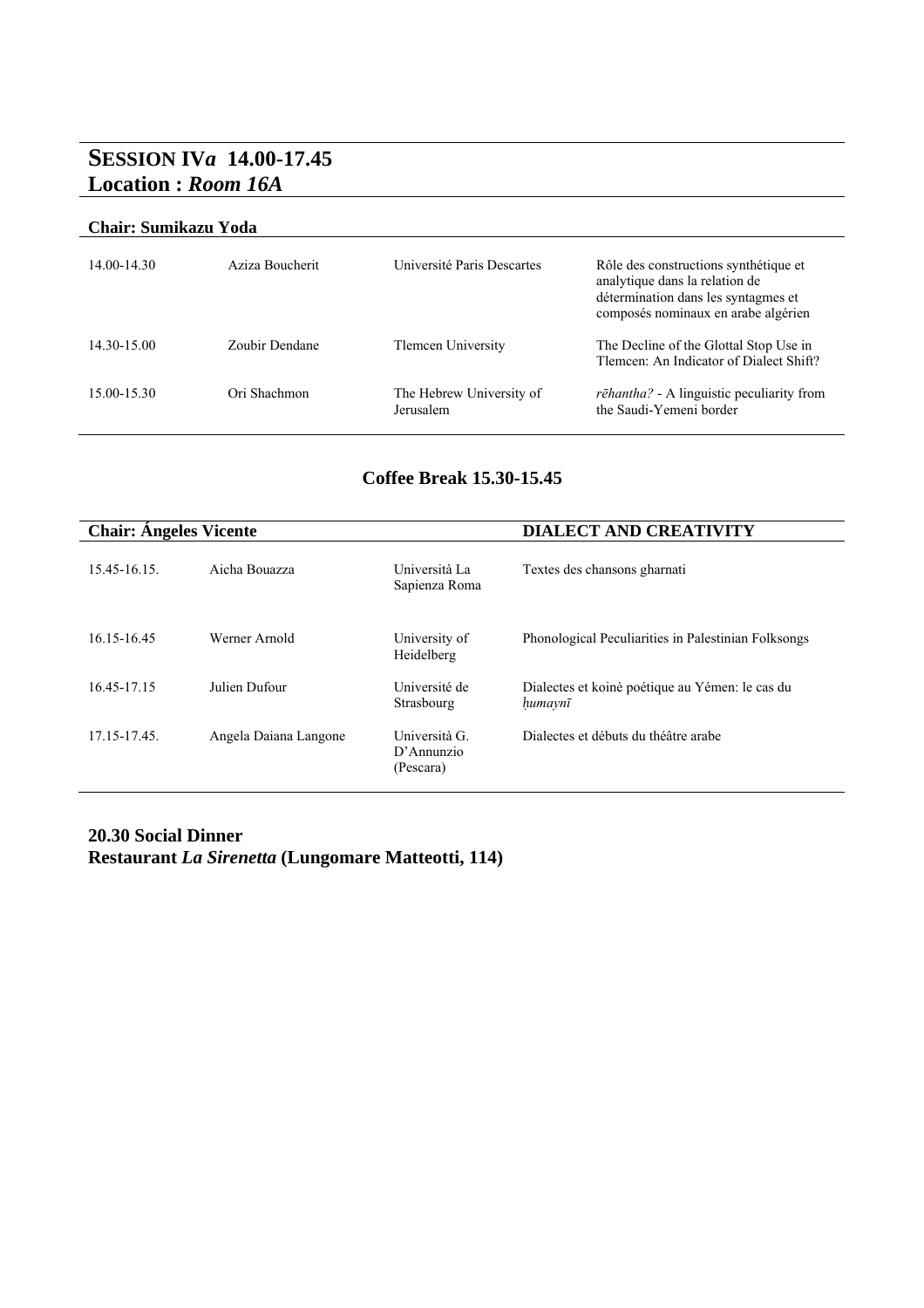### **SESSION IV***b* **14.00-17.45 Location:** *Room 16B*

#### **Chair: Werner Arnold EGYPT**

| 14.00-14.30     | Soha Abboud-Haggar      | Universidad Complutense -<br>Madrid   | Egyptian Tales in shaykh al-Tantawi's<br>Handwritten Notebook. Edition and<br>Linguistic Study. |
|-----------------|-------------------------|---------------------------------------|-------------------------------------------------------------------------------------------------|
| $14.30 - 15.00$ | Gabriel-Moshe Rosenbaum | The Hebrew University of<br>Jerusalem | The Growing Influence of English on<br>Contemporary Egyptian Arabic                             |
| 15.00-15.30     | Dario Ornaghi           | Università Ca' Foscari<br>(Venezia)   | Sociolinguistic variation in al-Šarqiyya<br>(Egypt): verbal morphology                          |

#### **Coffee Break 15.30-15.45**

| <b>Chair: Dominique Caubet</b> |                         | <b>DIALECT AND LITERATURE</b>                                    |                                                                                                                   |
|--------------------------------|-------------------------|------------------------------------------------------------------|-------------------------------------------------------------------------------------------------------------------|
| 15.45-16.15                    | Liesbeth Zack           | University of Amsterdam                                          | The use of the Egyptian dialect in the satirical<br>newspaper Abu naddāra zar'a                                   |
| 16.15-16.45                    | Francesco De<br>Angelis | Università di Bari                                               | Qantara alladhi kafara by Mustafà<br>Musharrafa: the first novel entirely written in<br>Egyptian dialect          |
| 16.45-17.15                    | Gunvor Meidell          | University of Oslo                                               | Comparing 'Mixed Styles' in Spoken and<br>Written Texts (Academic Discourse and<br>Political Journalism) in Egypt |
| 17.15-17.45                    | Shizuka Nakamichi       | National Museum of Ethnology, Japan<br>(Research Fellow of JSPS) | Some Colloquial Elements Attested in the<br>Anecdotes of<br>Qarāqūš                                               |

#### **20.30 Social Dinner Restaurant** *La Sirenetta* **(Lungomare Matteotti, 114)**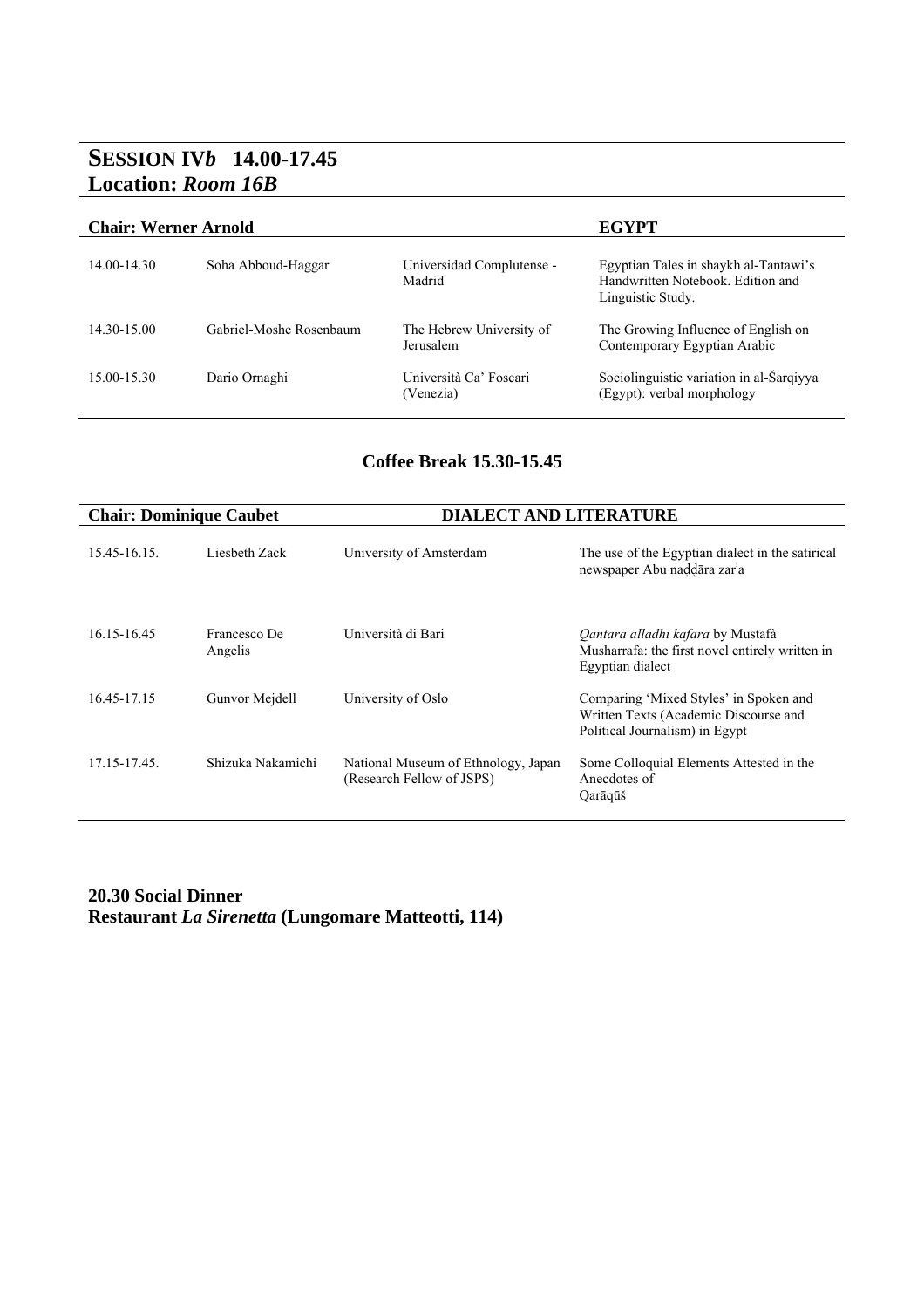## **March 31, Thursday**

### **SESSION V***a* **9.00-12.45 Location :** *Room 16A*

| <b>Chair: Riccardo Contini</b> |                                 |                                               | <b>MAGHREB</b>                                        |
|--------------------------------|---------------------------------|-----------------------------------------------|-------------------------------------------------------|
| $9.00 - 9.30$                  | Abdel-Ilah Benthami             | Laboratoire « langage et<br>société » Kénitra | Le parler de Zaer, dix ans après                      |
| $9.30 - 10.00$                 | Montserrat Benítez<br>Fernandez | Csic (España)                                 | A propos du dialecte arabe d'Agadir (sud du<br>Maroc) |
| $10.00 - 10.30$                | Tiziana Grassetti               | Università La Sapienza (Rome)                 | Quelques aspects synthaxiques en arabe<br>tunisois    |

#### **Coffee Break 10.30-10.45**

| <b>Chair: Jérôme Lentin</b> |                             |                                         | <b>LEBANON</b>                                                                                                             |
|-----------------------------|-----------------------------|-----------------------------------------|----------------------------------------------------------------------------------------------------------------------------|
| 1045-1115                   | Luciana Corina Vlăsceanu    | University of<br><b>Bucharest</b>       | Conditionals in Arabic Spoken in Bayt Lif<br>(Lebanon)                                                                     |
| 11.15-11.45                 | Marie-Aimée Germanos        | Université de la<br>Sorbonne Nouvelle   | Diffusion à Beyrouth des discriminants<br>linguistiques retenus par Fleisch pour le Liban<br>dans son «Enquête dialectale» |
| 12.15-12.45                 | Bruno Herin.<br>Igor Younes | Université Libre de<br><b>Bruxelles</b> | Notes sur un parler bédouin du Liban                                                                                       |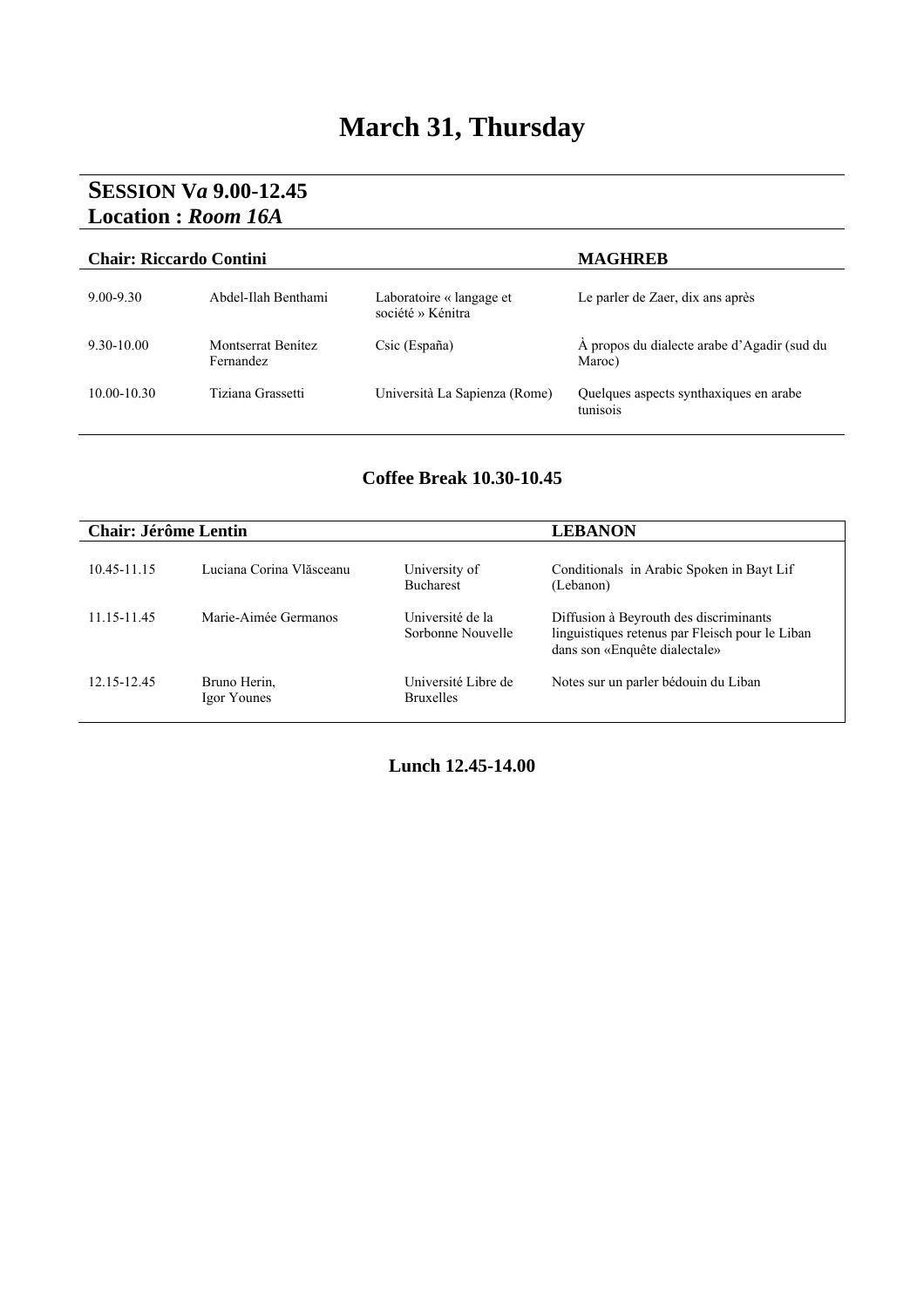## **March 31, Thursday**

### **SESSION V***b* **9.00-12.45 Location:** *Room 16B*

| <b>Chair: Stephan Procházka</b> |                                  |                                | <b>DIALECTS AND NEW MEDIA</b>                                                                                                 |
|---------------------------------|----------------------------------|--------------------------------|-------------------------------------------------------------------------------------------------------------------------------|
| $9.00 - 9.30$                   | Catherine Miller                 | Cnrs (Paris)                   | Usages du darija dans les radios et télévisions au<br>Maroc                                                                   |
| $9.30 - 10.00$                  | Mirko Colleoni                   | Bergamo University             | <i>Fushā, 'āmmiyya</i> and the influence of foreign<br>languages as debated in al-Jazeera (Arabic) channel's<br>TV programmes |
| $10.00 - 10.30$                 | Marwan Abu Ghazaleh<br>(Mahajna) | Beit Berl College in<br>Israel | The language of public shop signs in Arab towns in<br>Israel                                                                  |

#### **Coffee Break 10.30-10.45**

| <b>Chair: Gunvor Mejdell</b> |                         |                                              | <b>PALESTINE</b>                                                                               |
|------------------------------|-------------------------|----------------------------------------------|------------------------------------------------------------------------------------------------|
| 10.45-11.15                  | Ward Agil               | Haifa University                             | "sahūri wala tbūri"<br>Elaboration Structures in the Colloquial Palestinian<br>Arabic Proverbs |
| 11.15-11.45                  | Roni Henkin             | <b>Ben-Gurion University</b><br>of the Negev | Markers of Women's Speech in Negev Bedouin<br>Men's Texts                                      |
| 11.45-12.15                  | Sumikazu Yoda           | Osaka University                             | Some Impersonal Expressions in Palestinian Arabic                                              |
| 12.15-12.45                  | Aharon Geva Kleinberger | Haifa University                             | Lexical Obsolescence and Exclusiveness in a<br>Colloquial Fishermen's Poem from Acre           |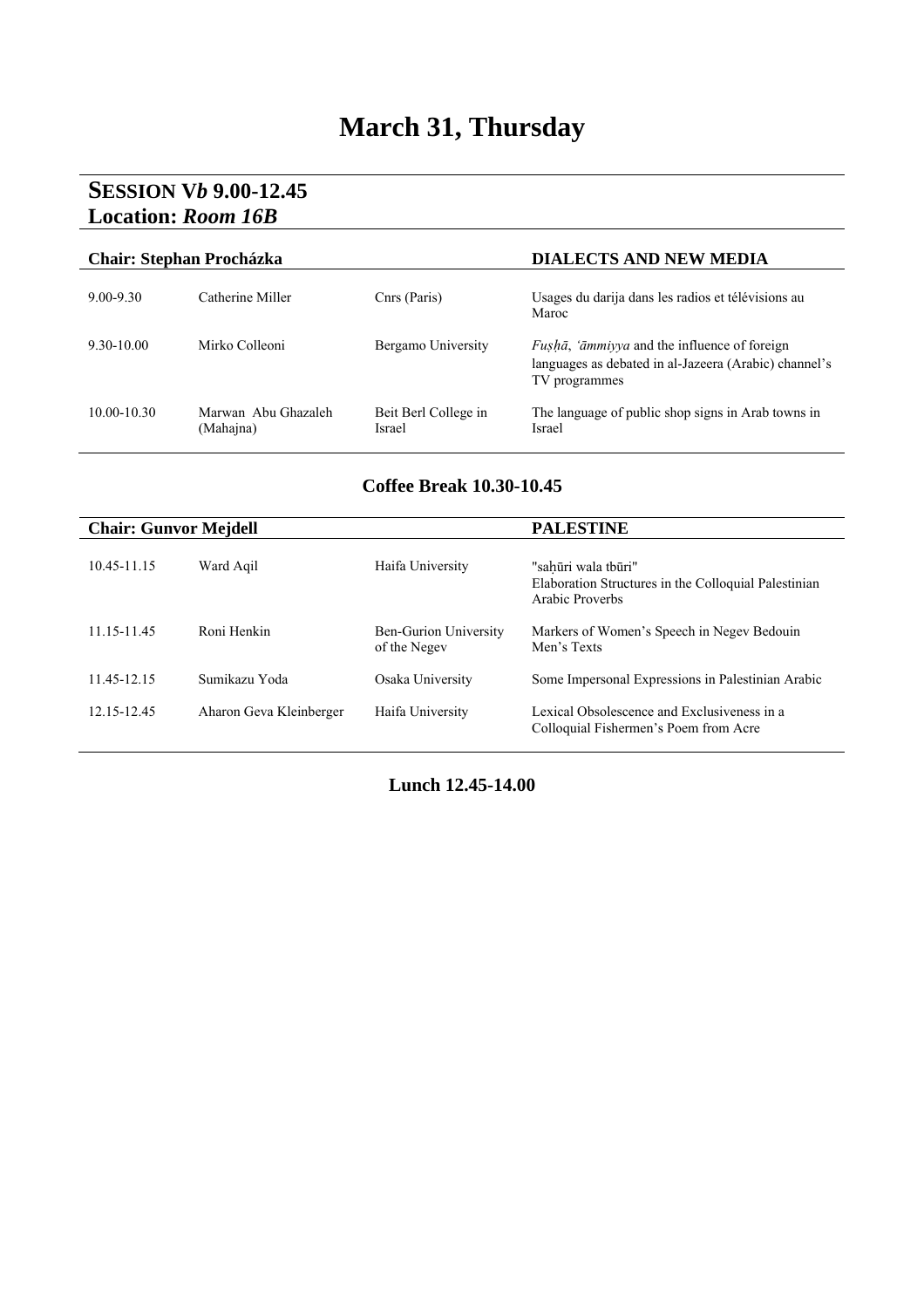## **SESSION VI***a* **14.00-15.30 Location :** *Room 16A*

| <b>Chair: Otto Jastrow</b> |                 |                         | <b>IRAQ</b>                                                               |
|----------------------------|-----------------|-------------------------|---------------------------------------------------------------------------|
| 14.00-14.30                | Gabriel Bitună  | University of Bucharest | The Assimilation of English Loan-Words in the<br>Spoken Arabic of Baghdad |
| 14.30-15.00                | Eleonor Coghill | University of Konstanz  | Arabic and Aramaic in contact in Iraq                                     |

**16.00 General Assembly of the Association**